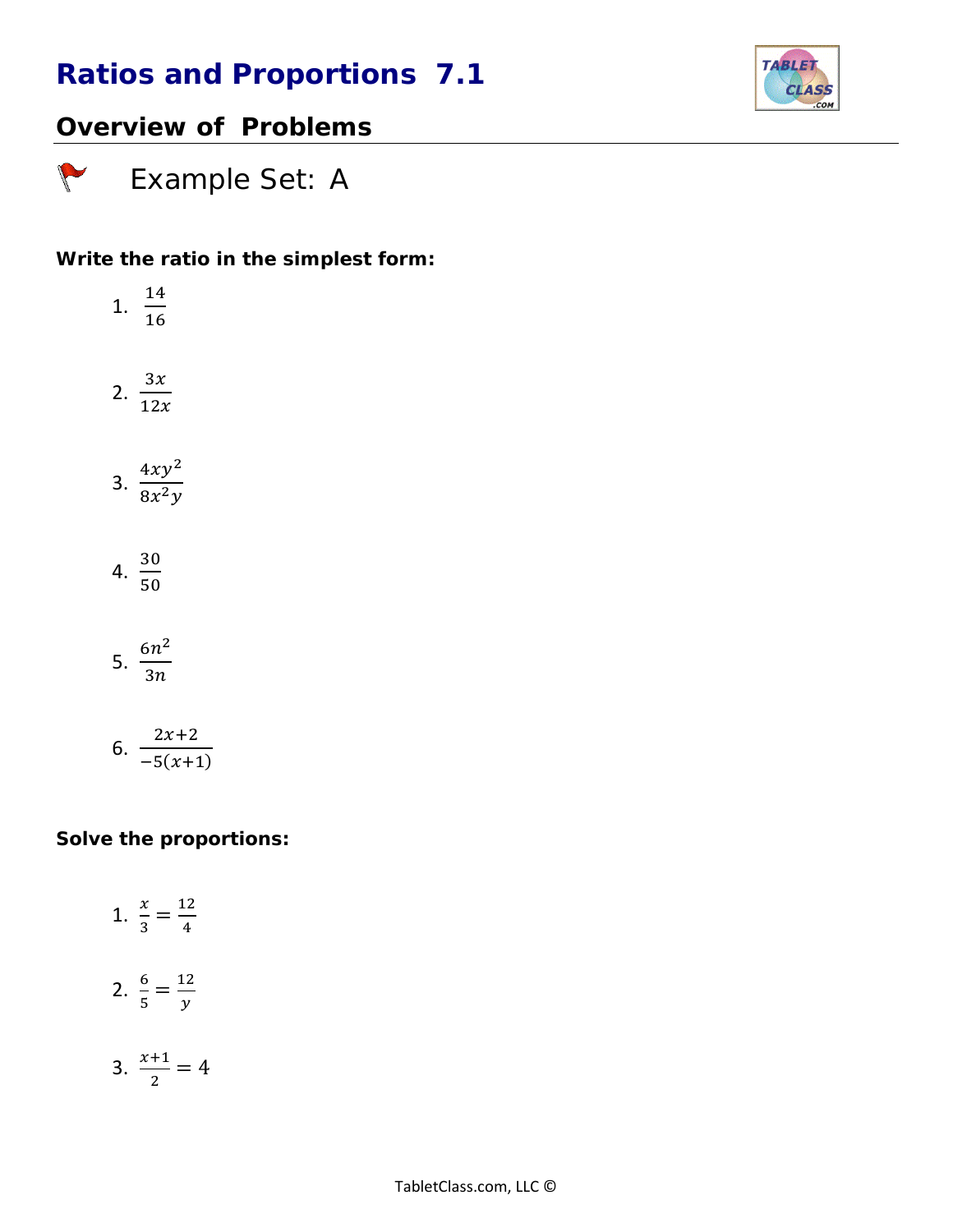

### *Overview of Problems*

 *Example Set: B*

### *Find the value of x:*

 $\sqrt{2}$ 

- 1.  $\frac{3x}{10} = \frac{2}{7}$
- 2.  $\frac{2x-1}{4x+3} = \frac{2}{3}$
- 3.  $\frac{x+3}{2} = \frac{x-3}{5}$
- 4.  $\frac{x}{x+5} = \frac{x-4}{x}$
- 5.  $\frac{x-2}{x+1} = \frac{x+4}{x+2}$

 $\sqrt{\frac{2}{2}}$ 

# *Example Set: C*

*Show that the given proportions are equivalent:*

$$
1. \quad \frac{a+b}{b} = \frac{c+d}{d} \text{ and } \frac{a}{b} = \frac{c}{d}
$$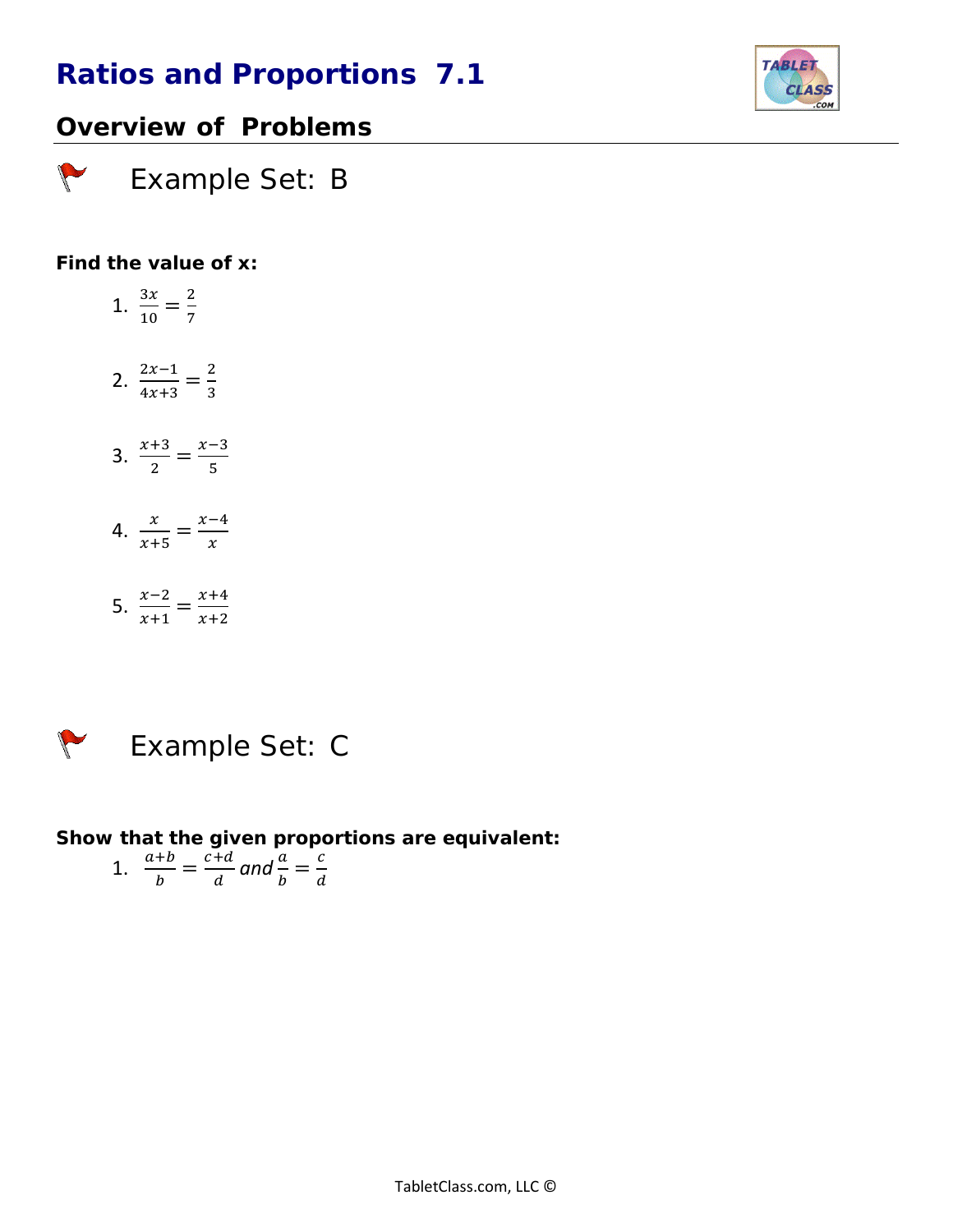

### *Overview of Problems*

 *Example Set: A -ANSWER KEY*

#### *Write the ratio in the simplest form:*

1.  $\frac{14}{16}$  =  $\frac{7}{8}$ 2.  $\frac{3x}{12x} = \frac{1}{4}$ 

- 3.  $\frac{4xy^2}{8x^2y} = \frac{y}{2x}$
- 4.  $\frac{30}{50} = \frac{3}{5}$

$$
5. \ \frac{6n^2}{3n} = 2n
$$

$$
6. \ \frac{2x+2}{-5(x+1)} = -\frac{2}{5}
$$

#### *Solve the proportions:*

- 1.  $\frac{x}{3} = \frac{12}{4}$   $x = 9$ 2.  $\frac{6}{5} = \frac{12}{y}$   $y = 10$
- 3.  $\frac{x+1}{2} = 4$   $x = 7$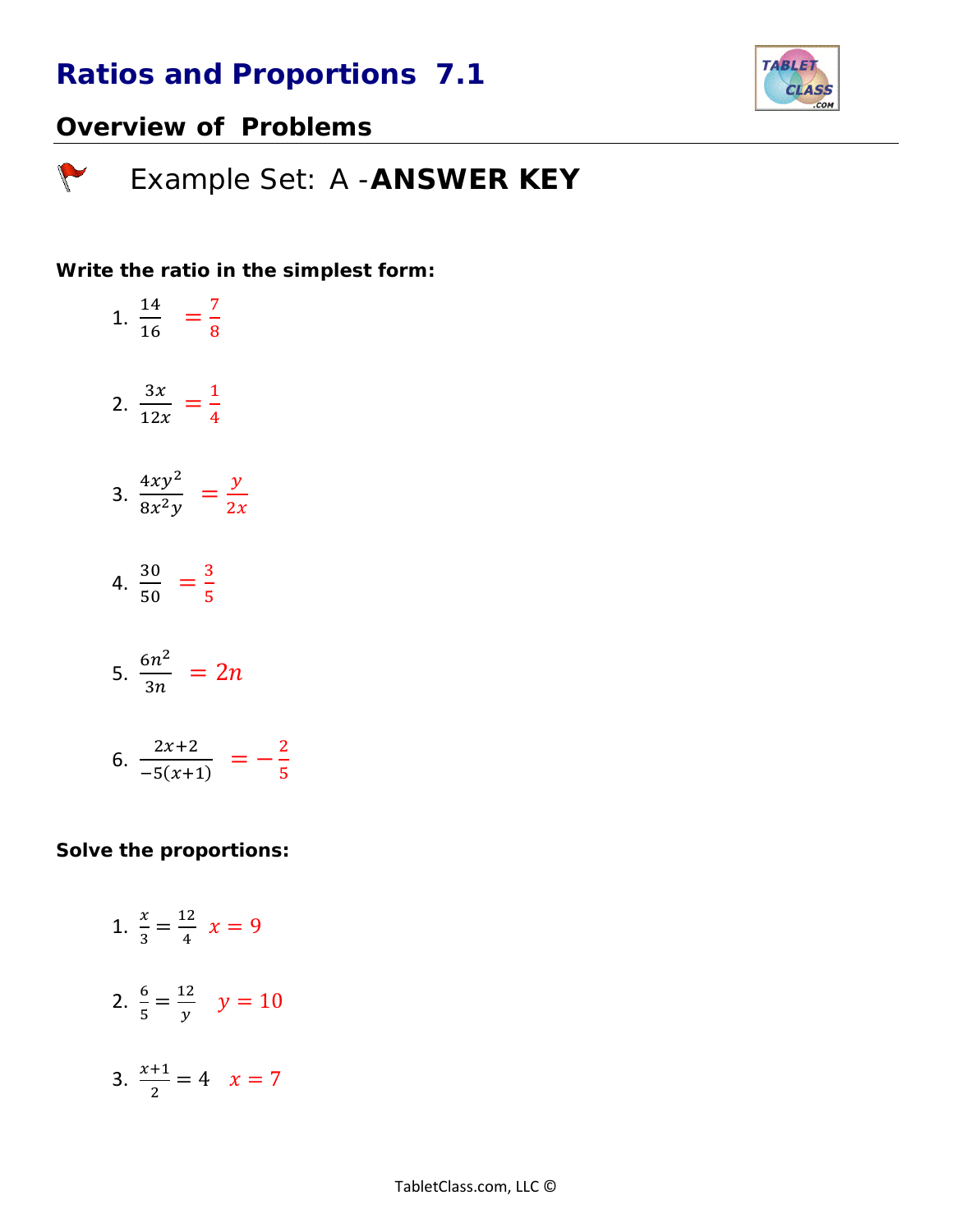

## *Overview of Problems*

 *Example Set: B- ANSWER KEY*

### *Find the value of x:*

- 1.  $\frac{3x}{10} = \frac{2}{7}$   $x = \frac{20}{21}$
- 2.  $\frac{2x-1}{4x+3} = \frac{2}{3}$   $x = -\frac{9}{2}$
- 3.  $\frac{x+3}{2} = \frac{x-3}{5}$   $x = -7$
- 4.  $\frac{x}{x+5} = \frac{x-4}{x}$   $x = 20$
- 5.  $\frac{x-2}{x+1} = \frac{x+4}{x+2}$   $x = -\frac{8}{5}$